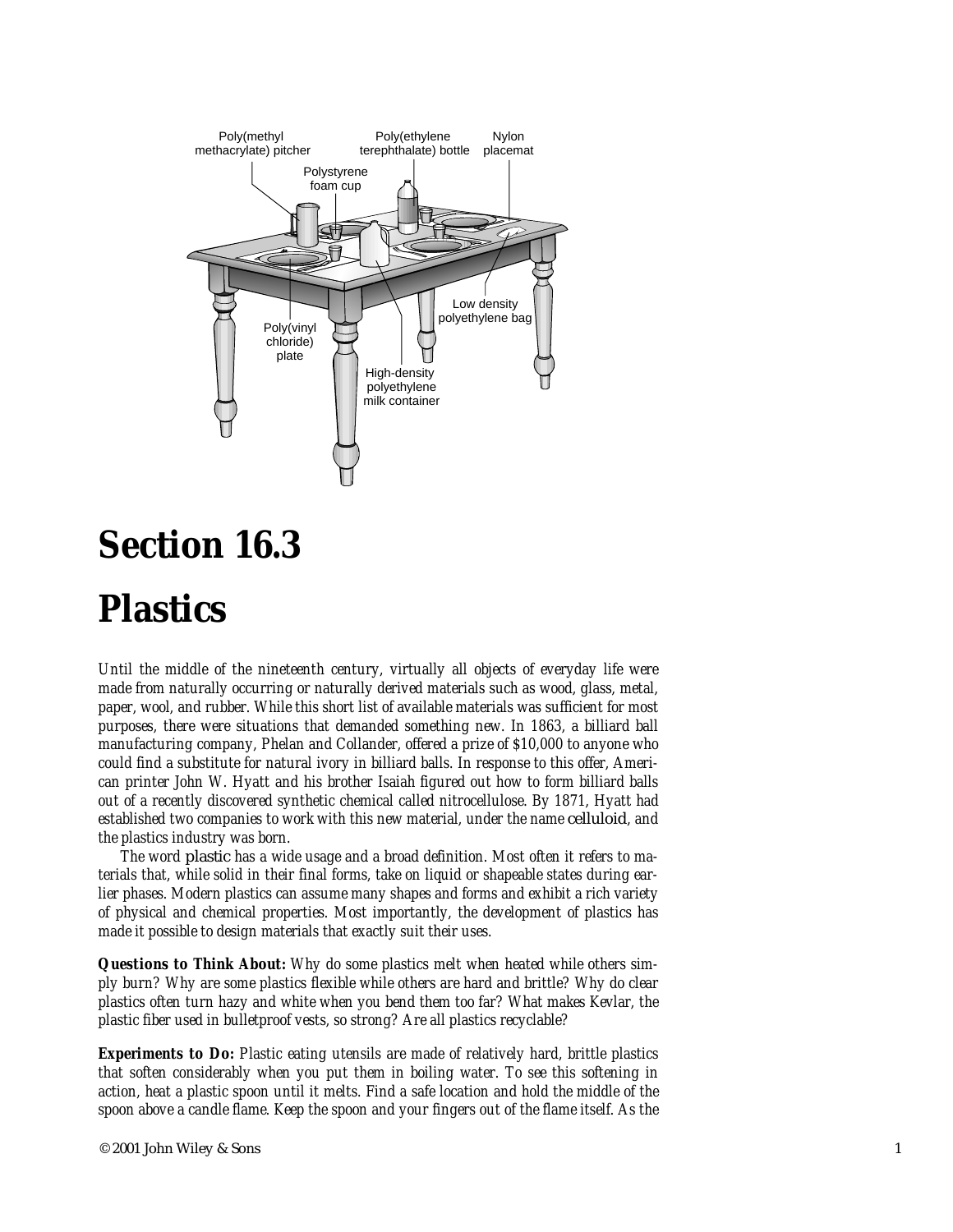❐ Polymers were discovered long before anyone understood what they were. It wasn't until 1920 that German chemist Hermann Staudinger (1881–1965) made his macromolecular hypothesis, suggesting that polymers are actually giant molecules formed by the permanent attachment of countless smaller molecules. Through careful experiments, he proved his hypothesis to be correct and was rewarded with the 1953 Nobel Prize in Chemistry.



Fig. 16.3.2 - (*a*) Wax is a crystalline material, held together only by van der Waals forces. (*b*) High density polyethylene is about 80% crystalline and 20% amorphous, with entanglements helping to hold it together.

*spoon heats up, it will initially soften to a leathery consistency. At still higher temperatures, it will be elastic, like a rubber band. And at still higher temperatures the plastic will flow, first like chewing gum and then like syrup.* 

*These five behaviors are characteristic of plastics, although not all plastics exhibit them clearly. Just which behavior a particular plastic exhibits depends on its composition and temperature. The plastic spoon is hard and brittle at room temperature. Can you find plastic items that exhibit one of the four other behaviors at room temperature?* 

## **Polymers**

Plastics are based on **polymers**, enormous chain-like molecules containing thousands or even millions of atoms. Like all organic molecules, and the glasses of the previous section, the atoms in a polymer are held together by covalent bonds. But while propane, diesel fuel, and paraffin wax consist of chain-like molecules roughly 3, 16, and 30 carbon atoms long respectively, the chain-like molecules of high-density polyethylene (HDPE) are between 1000 and 3000 carbon atoms long (Fig. 16.3.1). Once a molecule is more than about 1000 atoms long, it's considered a polymer. (For a history of the understanding of polymers, see  $\Box$ .)



Fig. 16.3.1 - Paraffin chains are found in many materials. Each paraffin chain consists of a backbone of carbon atoms (the larger balls), decorated by pairs of hydrogen atoms (the smaller balls). A chain is terminated at each end by an extra hydrogen atom. Propane, diesel fuel, and wax contain relatively short paraffin chains while high density polyethylene, the plastic used in milk containers, contains paraffin chains of between 1000 and 3000 carbon atoms.

Its simple structure makes HDPE a good starting point for a discussion of polymer structure. It's also a commercially important polymer because it's sturdy, nontoxic, and quite resistant to chemical attack. HDPE is used extensively in bottles and containers and is familiar as the cloudy white plastic of milk jugs.

HDPE looks and feels like wax because the two are closely related chemically. In both materials, the molecules consist of hydrogen atoms attached to chains of carbon atoms. But the great lengths of these chains in HDPE distinguish it from wax in several important ways. First, HDPE has a substantially higher melting temperature than wax, which isn't surprising because its molecules are so much larger. In fact, what *is* surprising is that HDPE melts at only about 140 °C. The way in which it melts is complicated and is one of the reasons that polymers are so interesting.

Second, while wax is completely crystalline, HDPE is partly crystalline and partly amorphous (Fig. 16.3.2). In about 80% of the plastic, the molecules are neatly oriented like dry spaghetti in a box. In the other 20%, the molecules are coiled randomly and entangled with one another like cooked spaghetti. These amorphous regions are as unavoidable as the knots that appear in shoulder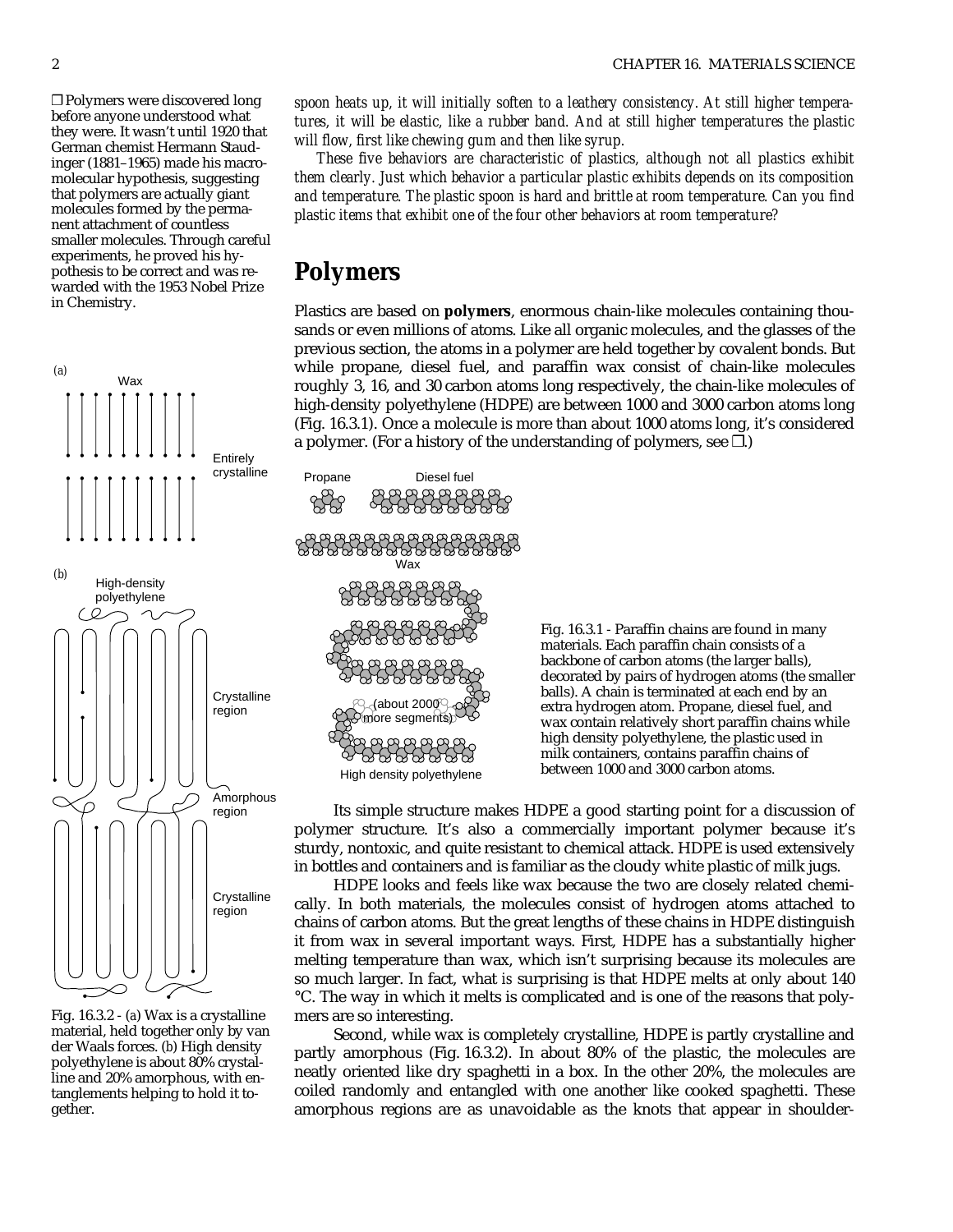length hair. HDPE's mixed structure gives it a non-uniform index of refraction its denser crystalline regions slow light more than its amorphous regions. This non-uniformity gives solid HDPE a milky haziness that disappears when the plastic melts to become a uniform liquid.

Third, HDPE doesn't crumble like wax when you bend it. The amorphous regions of tangled polymer chains provide the plastic with considerable flexibility. When you stress HDPE, its coiled chains unwind. They can't cross one another where they're entangled but they still allow the plastic to stretch by as much as 50% in length. The material responds elastically to small stresses but undergoes plastic deformation when the stresses are severe. If you push gently on a milk container, it will bounce back, but if you crush it, it will stay crushed.

Finally, HDPE has a much greater tensile strength than wax. Wax molecules are relatively short chains, clinging to one another only with van der Waals forces. **Van der Waals forces** are weak, non-directional intermolecular forces that are created by temporary fluctuations in the positions of electric charges in molecules. All molecules exert van der Waals forces on nearby molecules. Van der Waals forces are so weak that the wax molecules slide across one another easily and the whole crystal can be pulled apart. Although HDPE chains are also bound together only by van der Waals forces, their great lengths and frequent entanglements make the plastic hard to pull apart. You must actually break some of the molecules in order to divide the plastic at room temperature.

While low-density polyethylene (LDPE) is also built from long wax-like molecules, these molecules have short branches or side chains. Side chains get in the way of crystallization because they make it hard for the molecules to line up neatly. As a result, LDPE is about half amorphous—heaps of coils and tangles.

With its mechanical properties dominated by the amorphous regions, LDPE is limp and flexible at room temperature. However, it has considerable tensile strength because its entangled chains can't be separated easily. The major uses of LDPE are in trash bags, shopping bags, food and dry goods wrappers, and electric insulation.

#### **CHECK YOUR UNDERSTANDING #1: All For One or One For All?**

How does a polymer chain differ from a chain of many individual diesel fuel molecules?

## **Polymers and Temperature**

At room temperature, low-density polyethylene is neither a solid nor a liquid. It bends almost effortlessly so it isn't a normal solid. It doesn't flow so it isn't a normal liquid. Instead, LDPE lies in between solid and liquid in what is called the *rubbery plateau regime*. There are five temperature regimes for most polymers and the rubbery plateau is the middle one. At lower temperatures, there are the *glassy regime* and the *glass–rubber transition regime* and at higher temperatures, there are the *rubbery flow regime* and the *liquid flow regime*.

These five regimes exist because the long polymer chains can't crystallize completely at low temperatures and can't avoid entanglements at high temperatures. With trouble forming either a normal solid or a normal liquid, a polymer's characteristics change rather gradually with temperature.

Within this evolving behavior, polymer scientists have identified the five separate regimes (Fig. 16.3.3). There are no sharp boundaries between these regimes, so a particular polymer moves smoothly from one to the next as it warms up. While the presence of crystalline regions in a polymer complicates this picture, those regions can be safely ignored in polymers that are substantially amor-



Fig. 16.3.3 - As you heat a polymer, it goes through the five stages shown here from top to bottom. (*a*) When cold, its atoms don't shift during stress so it's glassy. (*b*) When cool, its atoms shift slowly but the chains remain fixed so it's between glassy and rubbery. (*c*) At intermediate temperatures, its atoms and chains move but entanglements prevent them from getting past one another so it's rubbery. (*d*) When warm, the chains begin to untangle so it exhibits rubbery flow. (*e*) When hot, the chains easily untangle and it exhibits liquid flow.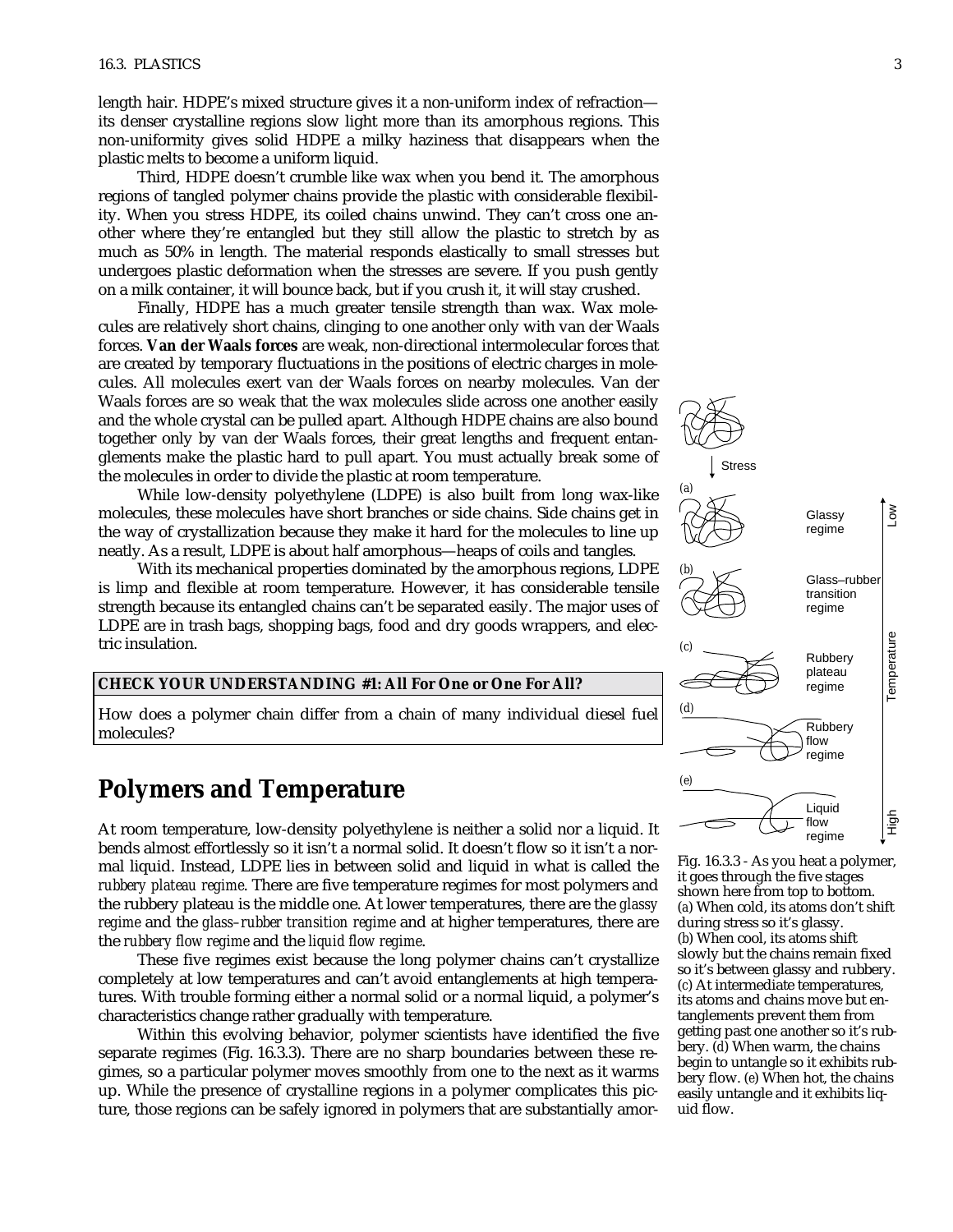



Fig. 16.3.4 - (*a*) Tangled polymer chains can only untangle themselves by moving forward or backward along their lengths. (*b*) Because this motion is reminiscent of snakes, it's called reptation.



Fig. 16.3.5 - While the theory of reptation correctly predicted many features of polymer behavior, reptation itself wasn't directly observed until 1993, when American physicist Steven Chu first watched it through a microscope. Chu and his colleagues coated a single polymer molecule with fluorescent dye and used a laser beam to drag that molecule through another polymer. The molecular chain snaked its way through entanglements, just as predicted by reptation theory.

phous. We'll examine the five regimes in LDPE, which is amorphous enough that we won't have to worry about its crystalline regions.

At extremely low temperatures, LDPE is a hard, brittle solid. Because the atoms of LDPE can't move relative to one another when it's below its glass transition temperature (about –128 °C), it's a glass (Fig. 16.3.3*a*). Your shopping bag never gets cold enough to reach this **glassy regime**, but there are many common polymers that are glassy at room temperature. One of the most important of these is poly(methyl methacrylate) or Plexiglas.

At about –80 °C, the atoms in LDPE have enough thermal energy to move relative to one another. However, the overall chains still can't move (Fig. 16.3.3*b*). LDPE is in the **glass–rubber transition regime** and has a leathery character—stiff but pliable. A familiar polymer that is in this regime at room temperature is poly(vinyl acetate), the principal polymer in most latex interior house paints.

Near room temperature, LDPE is in the **rubbery plateau regime**, with its atoms moving freely and even its chains moving slightly. Because the chains are still too entangled with one another to permit flow (Fig. 16.3.3*c*), the plastic has a rubbery feel—flexible and elastic. The chains pull taut when you stretch it and snap back to normal when you let go. But if you pull too hard on the plastic, the chains break at the entanglements and the plastic stretches irreversibly or tears. These behaviors explain the familiar stretchiness of LDPE trash and shopping bags and the tearing that occurs when you overload them with sharp objects.

At about 100 °C, the chains in LDPE are mobile enough to disentangle themselves and the material is in the **rubbery flow regime** (Fig. 16.3.3*d*). The chains disentangle themselves through a process called **reptation**, in which thermal energy causes the chains to slide back and forth along their lengths until they leave entanglements behind them. This motion was first postulated by French physicist Pierre-Gilles de Gennes (1932–) and is named for its similarity to the motions of snakes (Figs. 16.3.4 and 16.3.5). A common polymer that is in this rubbery flow regime just above room temperature is chicle, the main constituent of chewing gum. Silly Putty, a silicon polymer, is also in this regime.

At higher temperatures, the chains in LDPE slide across one another freely and the polymer is in the **liquid flow regime** (Fig. 16.3.3*e*). Reptation occurs so rapidly in this regime that it's hard to distinguish a liquid polymer from any other viscous liquid. One polymer that exhibits liquid flow at room temperatures is poly(dimethyl siloxane), a silicon-based compound. Because its long molecular chains slide across one another so easily, this liquid makes an excellent lubricant.

Even at high temperatures, polymers exhibit unusual flow characteristics as a consequence of reptation (Fig. 16.3.6). Because the chains have to slither large fractions of their lengths to get past each entanglement, polymers with longer chains are more viscous than polymers with shorter chains. Reptation theory accurately predicts that a polymer's viscosity should be proportional to the third power of the average chain length.

It's sometimes possible to shift a polymer's behavior from one regime to another by adding chemicals to it. **Plasticizers** are chemicals that dissolve in a polymer and soften it. They lower its glass transition temperature  $(T<sub>e</sub>)$  and usually decrease the sizes of any crystalline regions. Plasticizers added to poly(vinyl chloride) or "vinyl" convert it from a glassy solid at room temperature to the leathery material used in some upholstery. In hot weather, you can smell these plasticizers evaporating. When enough of them leave, the aging vinyl returns to its glassy state and becomes susceptible to cracking.

### **CHECK YOUR UNDERSTANDING #2: On An Unusually Cold Day…**

How would the plastics you use behave if the temperature were  $-100\degree$ C?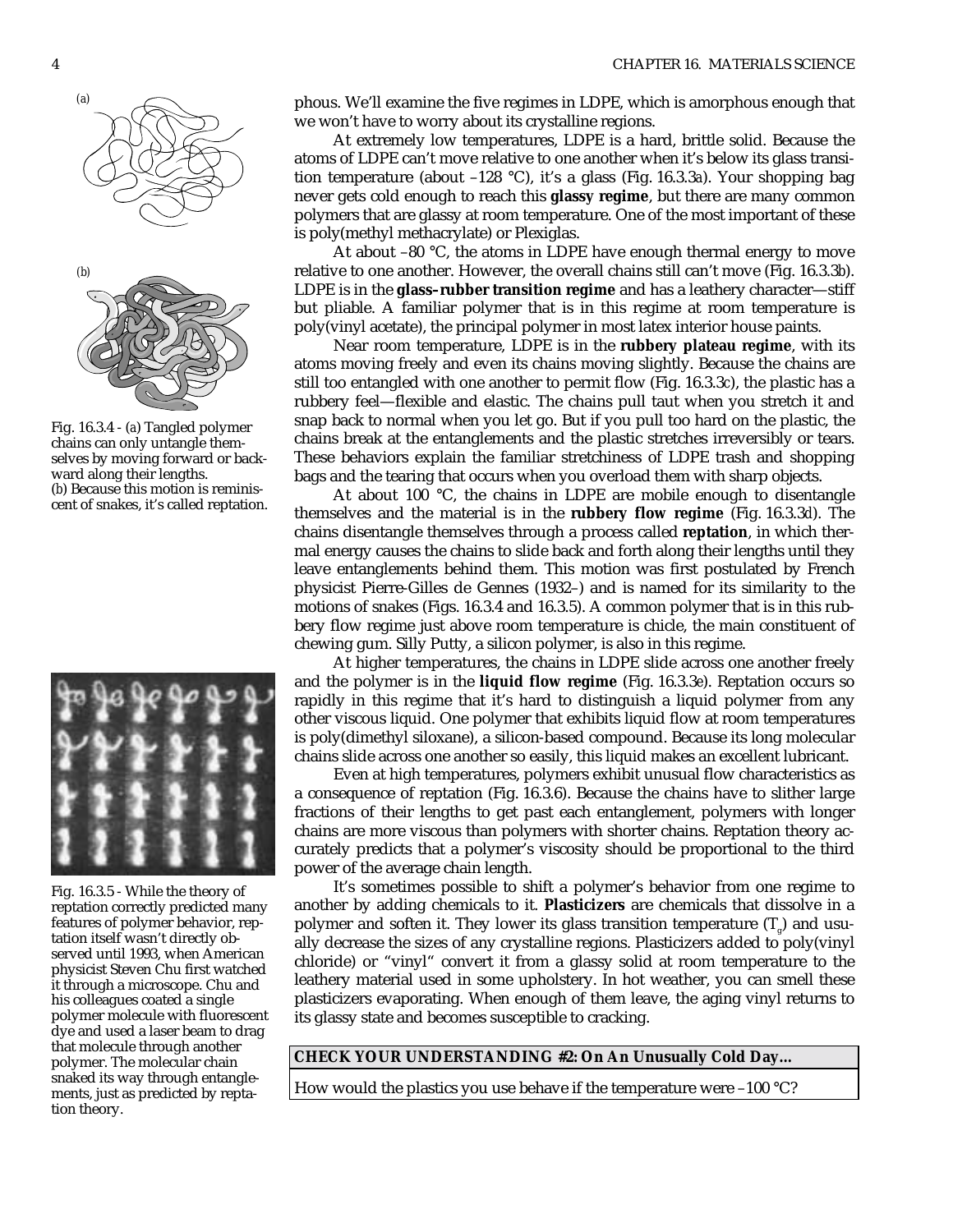

Fig. 16.3.6 - When you place a spinning rod into normal liquids, the molecules of liquid are thrown outward and move away from the rod. But in a liquid polymer, entanglements draw the polymer chains toward the rod, creating the Weissenberg effect.

## **Thermoplastics and Thermosets**

Because the molecules in HDPE and LDPE can move independently at high temperatures, these polymers behave as liquids when heated. They are both **thermoplastics**, a class of plastics that can be reshaped at high temperatures. While some thermoplastics burn or char before they melt, even those materials can usually be dissolved in solvents, reshaped, and allowed to dry.

But not all polymers can be reshaped. Some polymers have chemical crosslinks between their chains that prevent them from reptating. These **thermosets** can't flow. They won't melt when you heat them and they won't dissolve in solvents unless those solvents destroy their molecular structures.

Because they can't be reshaped, thermosets must be produced in their final forms. Many thermosets begin as thermoplastics that are then cross-linked, a process generally called **vulcanization**. In other contexts, this cross-linking is known as tanning (leather), curing (resins), and drying (oil paints). Many important polymers are cross-linked, as we'll soon see.

Most polymer molecules are built by tacking together much smaller molecules. These small molecules are referred to as **monomers** and the tacking together process is called **polymerization**. The final chains are then named after their monomers (e.g. polyethylene from an ethylene monomer, and poly(methyl methacrylate), from a methyl methacrylate monomer).

In many cases, a single monomer is used over and over again to form a *homopolymer*. Representing that monomer as the letter "A", the finished homopolymer looks like "AAAAAAAAAA…." However, there are also cases in which several different monomers are incorporated in the same chain. Such chains are called *copolymers*. Representing two monomers by the letters "A" and "B", the finished copolymer might be "ABABABABAB…."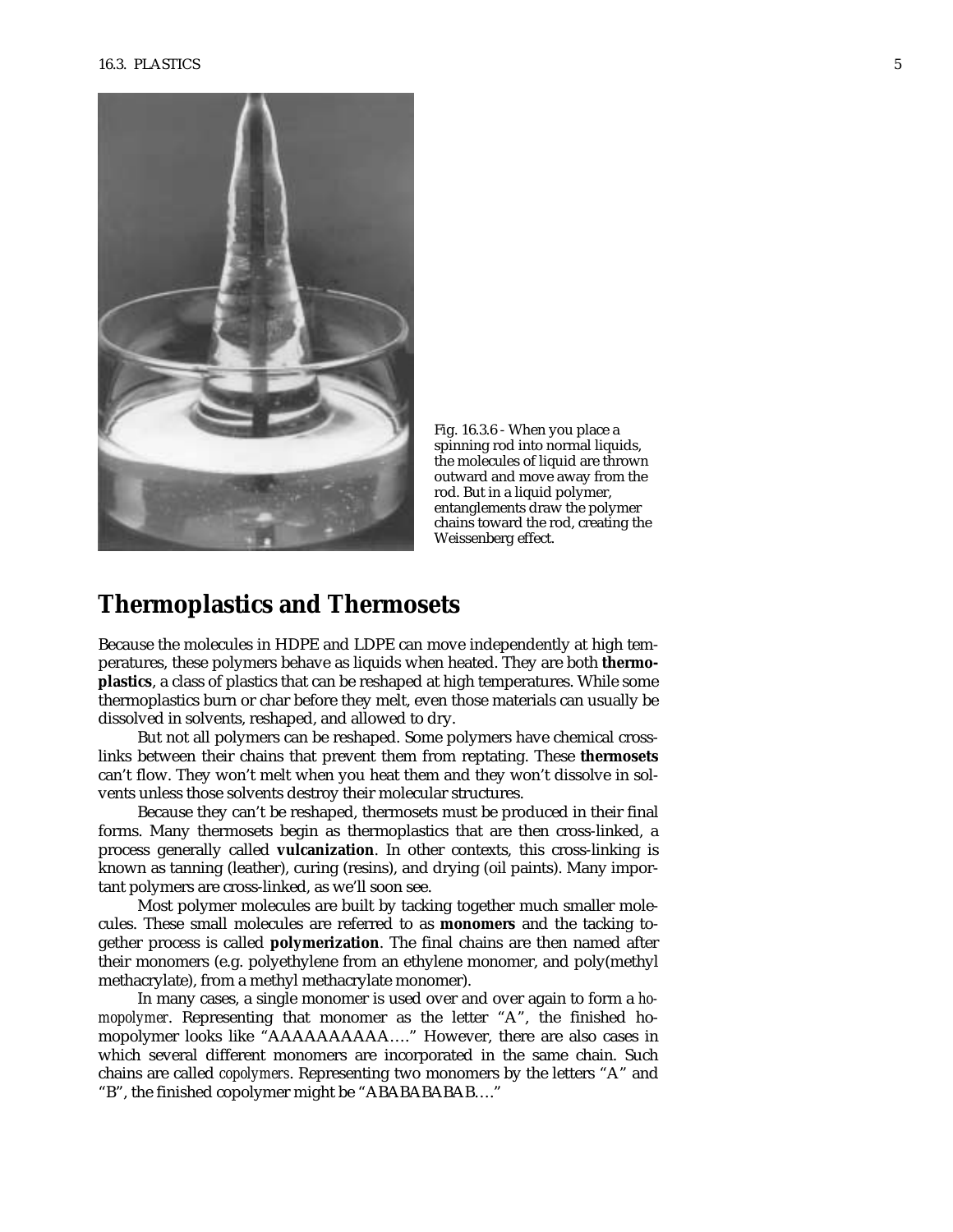❐ Most animals can't digest cellulose because they're unable to break its molecular chains into individual glucose molecules. Fortunately, bacteria and protozoans produce a catalytic enzyme that breaks up cellulose so that dead trees and plants decompose quickly. Cows and other ruminants carry bacteria and protozoans in their stomachs and let those tiny animals convert cellulose into small digestible molecules.

❐ Oxygen permeable contact lenses swell when wet, allowing oxygen molecules to dissolve in the plastic and diffuse to the surface of the eye. The plastic bottles used for carbonated beverages similarly dissolve water, oxygen, and carbon dioxide molecules. Because carbon dioxide and water slowly diffuse out of a bottle while oxygen diffuses in, the beverage it contains eventually goes flat.

Fig. 16.3.7 - Part of a cellulose molecule, showing five repetitions of the glucose monomeric units from which it's built. Each carbon atom (C) is bound to four other atoms, including oxygen atoms (O) and hydrogen atoms (H). The covalent bonds between the atoms are indicated by lines. Cellulose is a stiff, mostly crystalline solid at room temperature and is the main structural material in trees and plants.

Distinguishing between homopolymers and copolymers is particularly important when the various monomers in a copolymer come together in random order. Then the finished copolymer might be "ABAABBBABAABBAAA...." The resulting molecular chains are different from one another and are unlikely to form crystals. Most of these *statistical copolymers* are amorphous.

Even homopolymers can be disordered if their monomers randomly adopt different orientations during polymerization. If a monomer can enter the chain as either "↑" or "↓" then the homopolymer might be "↑↓↑↑↑↓↑↑↓↓↑<sub>……</sub>" These *atactic homopolymers* are amorphous.

#### **CHECK YOUR UNDERSTANDING #3: A Really Bad Hair Day**

Hair is actually a thermoset composed of long protein chains that are cross-linked by sulfur atoms. At what temperature does hair melt?

### **Natural Polymers: Cellulose and Natural Rubber**

Several of the most important polymers occur naturally, most notably cellulose and natural rubber. Cellulose is the principal structural fiber in wood and plants and by far the most abundant polymer on earth. We use it as a building material, in making paper, clothing, rope, and chemicals, and as a fuel. Cellulose molecules are made of polymerized glucose sugar molecules (Fig. 16.3.7). These chains are unbranched and orderly so cellulose crystallizes easily. Because natural cellulose is about 70% crystalline and 30% amorphous, it appears translucent or white. But while it's built from sugar molecules, we can't digest it (see  $\Box$ ).

The oxygen and hydrogen atoms in adjacent cellulose molecules form strong hydrogen bonds and bind the chains together so tightly that overheated cellulose decomposes instead of melting. That's why wood burns rather than turning into liquid in your fireplace. Cellulose's glass transition temperature is also quite high so wood is rigid. Cellulose is only flexible as extremely thin fibers, such as those in cotton. Cotton is nearly pure cellulose.

Since cellulose chains also form hydrogen bonds with water molecules, cellulose eagerly soaks up water. The water dissolves in cellulose, forming a solid solution. The fibers swell and soften as water enters them because water acts as a plasticizer. When the water dries up, the swollen fibers become hard and stiff again. These changes lead to the shrinkage that occurs when you launder cotton clothes in water. This shrinkage can be reduced by lubricating the fibers with fabric softeners. (For more on solid solutions in plastics, see  $\Box$ .)

Natural rubber forms when a chemical called isoprene polymerizes into long chains of *cis*-polyisoprene (Fig. 16.3.8). The prefix "c*is*-" indicates that the isoprene monomers alternate up and down, as shown in the figure. Natural rubber is extracted from the sap of several tropical trees, where it forms a *latex* of

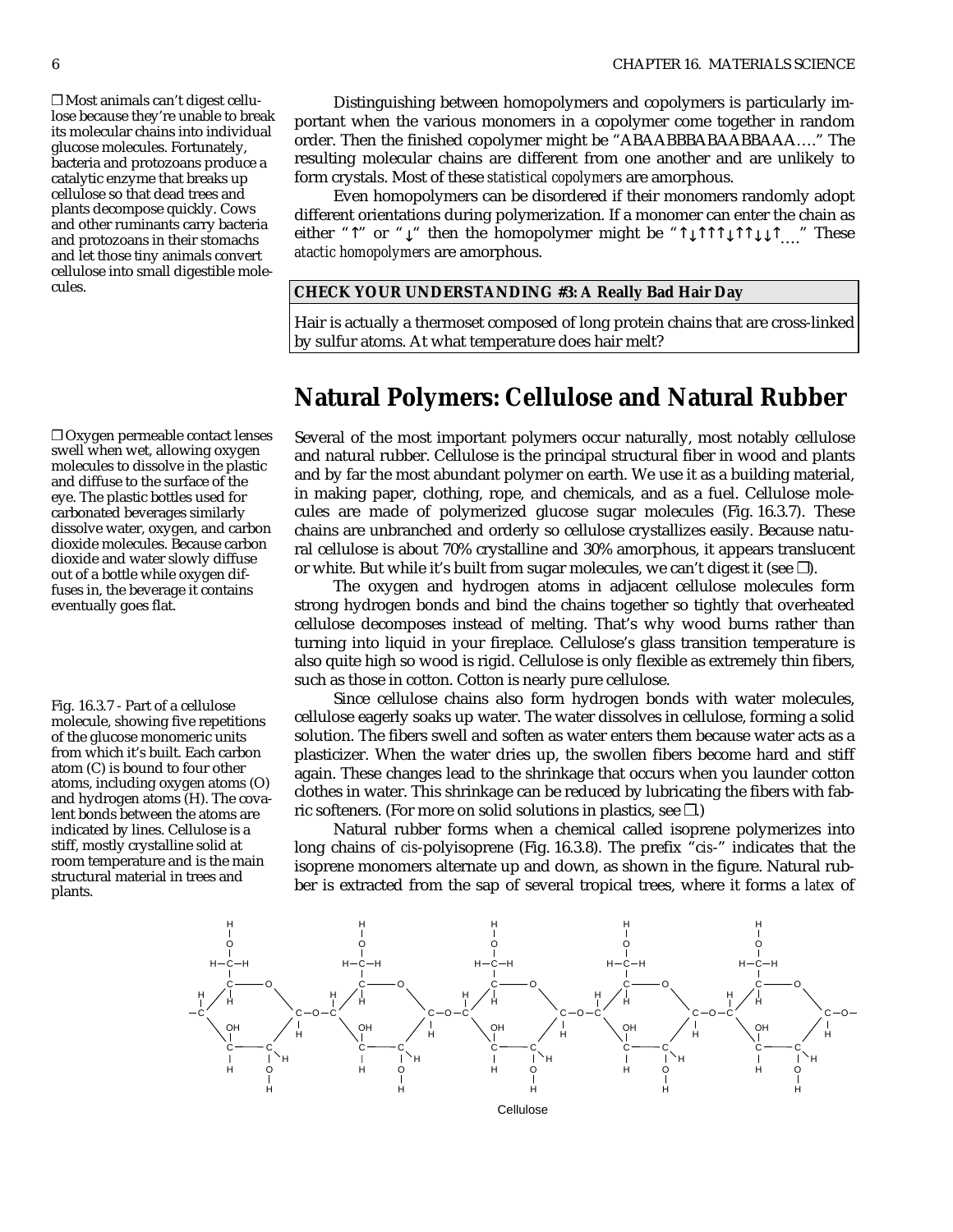

tiny polymer particles suspended in a watery liquid. As the sap dries, its remaining water pulls the polymer particles together and the rubber coagulates into an elastic solid.

Without oxygen atoms, the molecules in rubber can't form hydrogen bonds. They stick together so weakly that rubber's melting temperature is only 28 °C and its glass transition temperature is a frigid –70 °C. However, rubber rarely crystallizes at any temperature because its molecules naturally wind themselves up into random coils. These coils are what give rubber its wonderful elasticity. As you stretch a piece of rubber, its polymer molecules straighten out. When you let go, those molecules return to their randomly coiled shapes.

This coiling is an example of nature's tendency to maximize randomness and entropy. A straight rubber molecule is orderly. Once you stop pulling on it, thermal motions in its atoms give it a bend here and a twist there, and soon the molecule is wound into a jumble of random coils. While thermal motions could one day straighten that molecule back out, such an event is quite unlikely.

Rubber first came into use in 1820, when Englishman Thomas Hancock constructed the first rubber factory. Three years later, Scottish chemist Charles Macintosh began using rubber to waterproof fabrics. But natural rubber is sensitive to temperature and therefore hard to use. Moderate or cold weather puts rubber in the rubbery plateau regime, where it's a firm, elastic material. But hot weather takes it to the rubbery flow regime, where it's as gooey as glue.

The famous accident of the American inventor Charles Goodyear (1800– 1860) changed all that. In 1939, after ten years of trying to prevent rubber from softening at high temperatures, Goodyear accidentally dropped a mixture of rubber and sulfur onto a hot stove. The material that formed was exactly what he had been looking for. It was stiff but elastic and remained that way regardless of temperature. He called this process *vulcanization*, after the Roman god of fire.

What Goodyear had done was to form cross-links between individual molecular chains in the rubber (Fig. 16.3.9). He had turned natural rubber, which is a thermoplastic, into vulcanized rubber, a thermoset. Since the chains in the vulcanized rubber were interconnected, they couldn't flow and the rubber couldn't melt—it was a single giant molecule.

Vulcanized rubber exhibits the elastic behavior of the rubbery plateau re-



Fig. 16.3.8 - Part of a natural rubber molecule showing eight repetitions of the basic isoprene monomeric units from which it's built. The orientations of the isoprene units alternate up and down. The chains coil up randomly on their own but straighten when you stretch the rubber. The rubber reaches its elastic limit when the chains are straight.

Fig. 16.3.9 - Vulcanized rubber is formed by heating a mixture of natural rubber and sulfur. The sulfur links individual rubber chains to form a thermoset. Vulcanized rubber no longer melts the way natural rubber does. The more sulfur that's added to the natural rubber, the harder the vulcanized rubber becomes.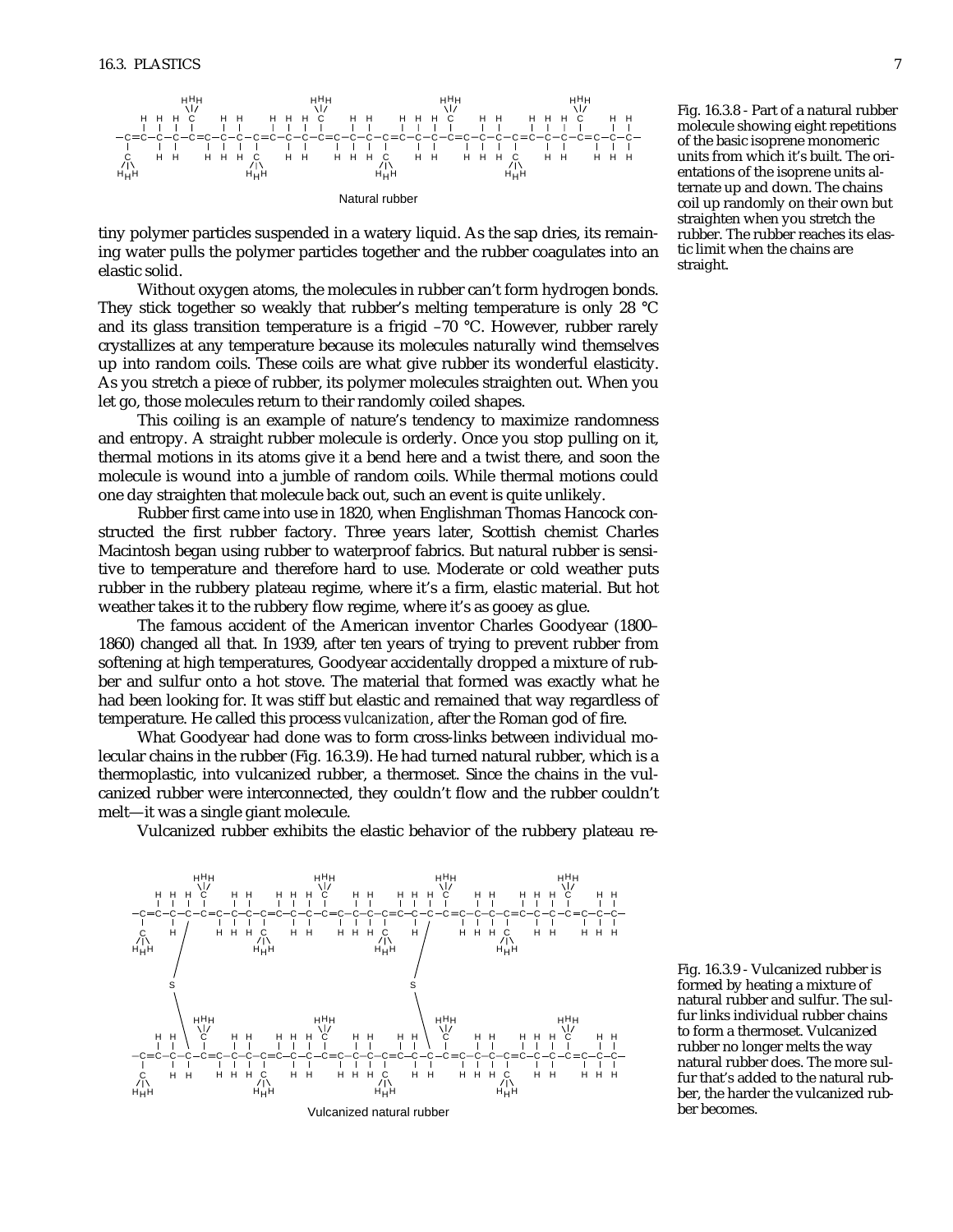❐ Poly(dimethyl siloxane) is a particularly important silicon polymer, with an extremely low glass transition temperature and thus a low viscosity near room temperature. Silicone rubber sealants are based on this polymer, but with an added twist—the ends of each polymer chain are treated so that they crosslink in the presence of moisture. After you apply the liquid sealant, it undergoes room temperature vulcanization (RTV) in air to form a soft silicon rubber. This process releases acetic acid, the main ingredient in vinegar, so you can smell that the rubber is vulcanizing.

❐ Genetic information is encoded in a naturally occurring copolymer called deoxyribonucleic acid or DNA, where it's contained in the exact sequence of monomers. Medical, biological, and forensic scientists can now produce this copolymer, using the polymerase chain reaction (PCR). This technique selectively polymerizes DNA monomers (nucleic acids) to copy portions of a particular DNA chain. PCR can locate particular patterns in the DNA and is coming into frequent use in trials as a genetic equivalent of fingerprinting.

Fig. 16.3.10 - Nitrocellulose is formed in a chemical reaction between cellulose and an acid mixture. Unlike cellulose, nitrocellulose can be shaped and was the first synthetic plastic. However, nitrocellulose is both flammable and explosive.

gime over a broad range of temperatures. As long as there aren't too many crosslinks between chains, the random coils can still wind and unwind, and the vulcanized rubber still stretches when you pull on it. But the more sulfur you add to the mixture, the more cross-links are formed and the stiffer the rubber becomes. Sulfur content thus controls the stiffness of vulcanized rubber.

Because natural rubber is in limited supply, most modern rubber is synthesized from petroleum. While many of these synthetic rubbers or *elastomers* are chemically different from vulcanized natural rubber, they all have random coils in their polymer chains and cross-links between those chains. Their various molecular structures give them new and useful properties such as resistance to chemical attack and better stability at high temperatures. For a discussion of silicon rubber, see ❐, and for a note about another natural polymer, DNA, see ❐.

#### **CHECK YOUR UNDERSTANDING #4: Wagon Wheels and Tires Don't Melt**

Neither cellulose nor vulcanized rubber can melt but for different reasons. What are those reasons?

## **Synthetic Polymers: Celluloid, Plexiglas, Nylon, and Teflon**

When Phelan and Collander offered \$10,000 to anyone who could find a replacement for ivory in billiard balls, neither cellulose nor rubber was up to the task. Instead, the Hyatts used a chemically modified cellulose called nitrocellulose (Fig. 16.3.10) to produce the first practical synthetic plastic: celluloid.

In contrast to cellulose, which can't be reshaped, chemically softened or plasticized celluloid can be molded fairly easily. The objects that were produced with celluloid resemble those we use today, including transparent plastic films, combs, toys, and synthetic silk-like cloth. However celluloid darkens with long exposure to light and is extremely flammable. Nitrocellulose itself is a high explosive and the main constituent of smokeless gunpowder.

Instead of nitrating cellulose, chemists found that they could attach other useful chemical groups to cellulose to form useful and less dangerous plastics. Cellulose acetate was the first important alternative to nitrocellulose. Referred to as "acetate" or "triacetate", cellulose acetate continues to be used in many forms. Chemists also found that they could take cellulose through a series of chemical transformations that finally ended where it began, with regenerated cellulose. This chemical process allowed cellulose to be reshaped into fibers or films. Rayon and cellophane are both examples of regenerated cellulose.



Nitrocellulose or celluloid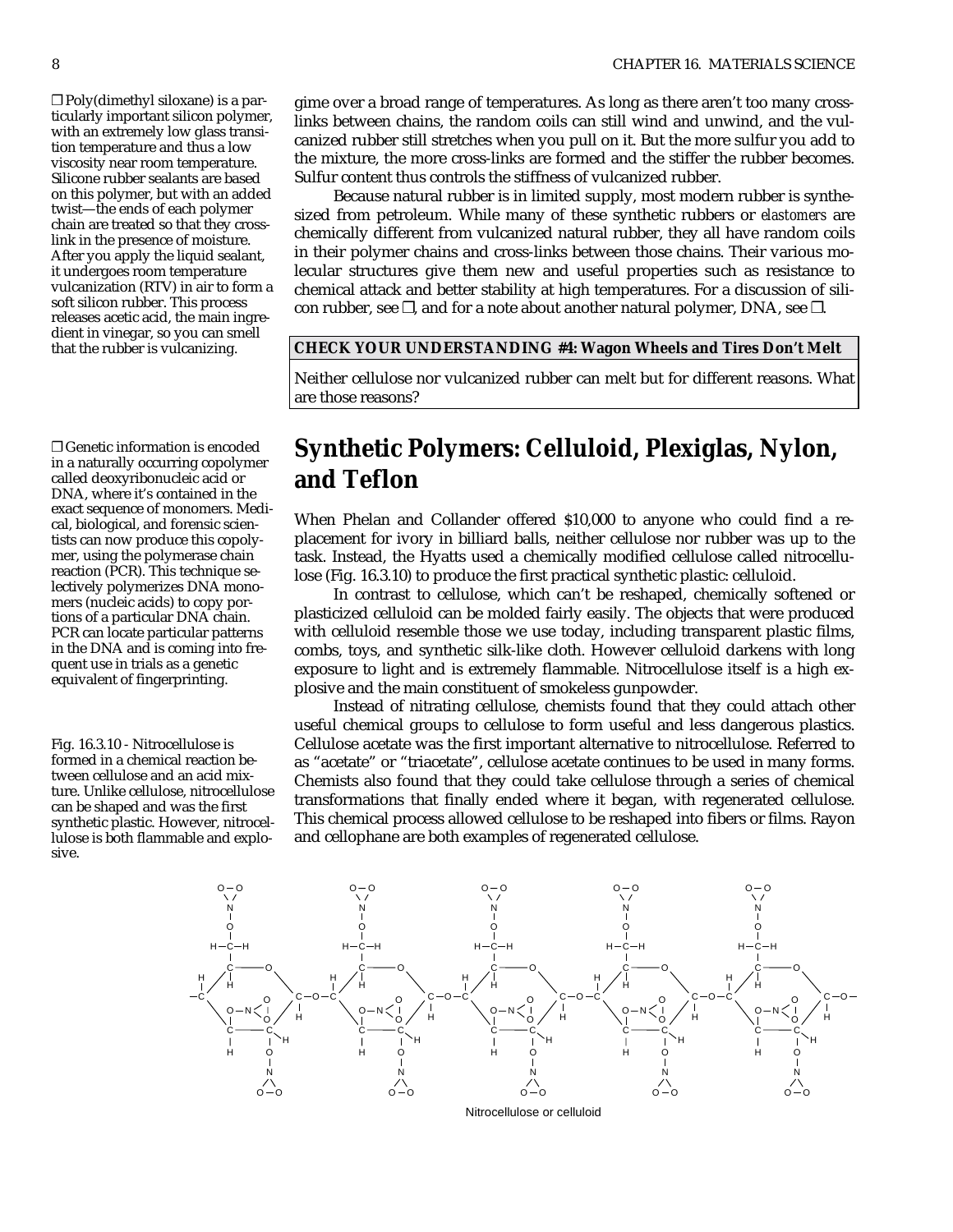

bind relatively strongly to one another to form a glassy, transparent material at room temperature.

Fig. 16.3.11 - Plexiglas is long chains of poly(methyl methacrylate). These chains

Plexiglas and Lucite are made from the thermoplastic poly(methyl methacrylate) (Fig. 16.3.11). Like cellulose, poly(methyl methacrylate) contains oxygen atoms and forms hydrogen bonds between chains. These bonds are so strong that Plexiglas is a glassy solid below about 105 °C. It's hard, clear, and durable.

Instead of cracking like glass when you bend it too far, Plexiglas *crazes*. Voids appear on the stretched plastic surface but they're prevented from separating completely by taut polymer chains that span the open fissures. Because light's speed changes as it passes in and out of the voids, it reflects randomly from the crazed plastic and gives the plastic a hazy, whitish look. However, the Plexiglas doesn't break. This impact resistance makes Plexiglas an important alternative to glass.

Plexiglas has a number of close relatives that are also useful. Poly(methyl acrylate) is more flexible and elastic than Plexiglas and is the principal polymer in acrylic paints. Methyl cyanoacrylate is a monomer that polymerizes rapidly in the presence of moisture to form a hard, glassy plastic. It's the active ingredient in Superglue and Crazy Glue.

Nylon was developed at Du Pont in 1931 by Wallace Carothers □ and Julian Hill. Their work was based on the chemical reaction that occurs when an organic acid group (of atoms) on one molecule encounters an organic base group on another molecule. This reaction binds the two molecules together while releasing a water molecule. Carothers and Hill realized that hydrocarbon molecules with these reactive groups at both ends would tend to polymerize into long chains. To test their idea, they began producing double-ended organic acids and double-ended organic bases. Their work was a success. The acids and bases bound together to form chains of alternating monomers (Fig. 16.3.12). This strong, tough, elastic, and chemically inert copolymer was named nylon.

Because the acid and base groups in the chains allow them to hydrogen bond to one another, nylon's properties depend on the lengths of its monomer molecules. The shorter the monomer molecules, the more acid and base groups are incorporated into the nylon and the stiffer and harder the nylon becomes. Nylons are named according to the lengths of their base and acid monomers. Nylon–6,6 is made from a six carbon-atom long base and a six carbon-atom long acid and is stiffer than nylon–6,12, which uses a twelve carbon-atom long acid.

Another plastic that's extremely resistant to chemical attack is polytetrafluoroethylene, known as Teflon or PTFE (Fig. 16.3.13). Teflon's polymer chains resemble those in polyethylene except that its carbon chains are surrounded by fluorine atoms rather than hydrogen atoms. Because fluorine atoms are slightly larger than hydrogen atoms, they fully enclose the carbon backbones of the Tef-



❐ At 31, American chemist Wallace Hume Carothers (1896–1937) left an instructor's position at Harvard University to head an extraordinarily successful research group at Du Pont. Not only did his group invent nylon, but they also prepared neoprene, one of the most important synthetic rubbers. His pioneering work even included polyesters, although his early fabrics melted during ironing. But despite his scientific successes, he was plagued by terrible bouts of depression. Following the sudden death of his sister and three weeks after applying for a patent on nylon, Carothers took his own life.

Fig. 16.3.12 - Nylon forms when a double-ended acid reacts with a double-ended base. The reaction permanently binds the acid to the base and they become alternating segments in long copolymer chains. This particular nylon is called 6,6 because the double-ended base monomer contributes 6 carbon atoms to the copolymer chain (the first 6) and so does the doubleended acid (the second 6).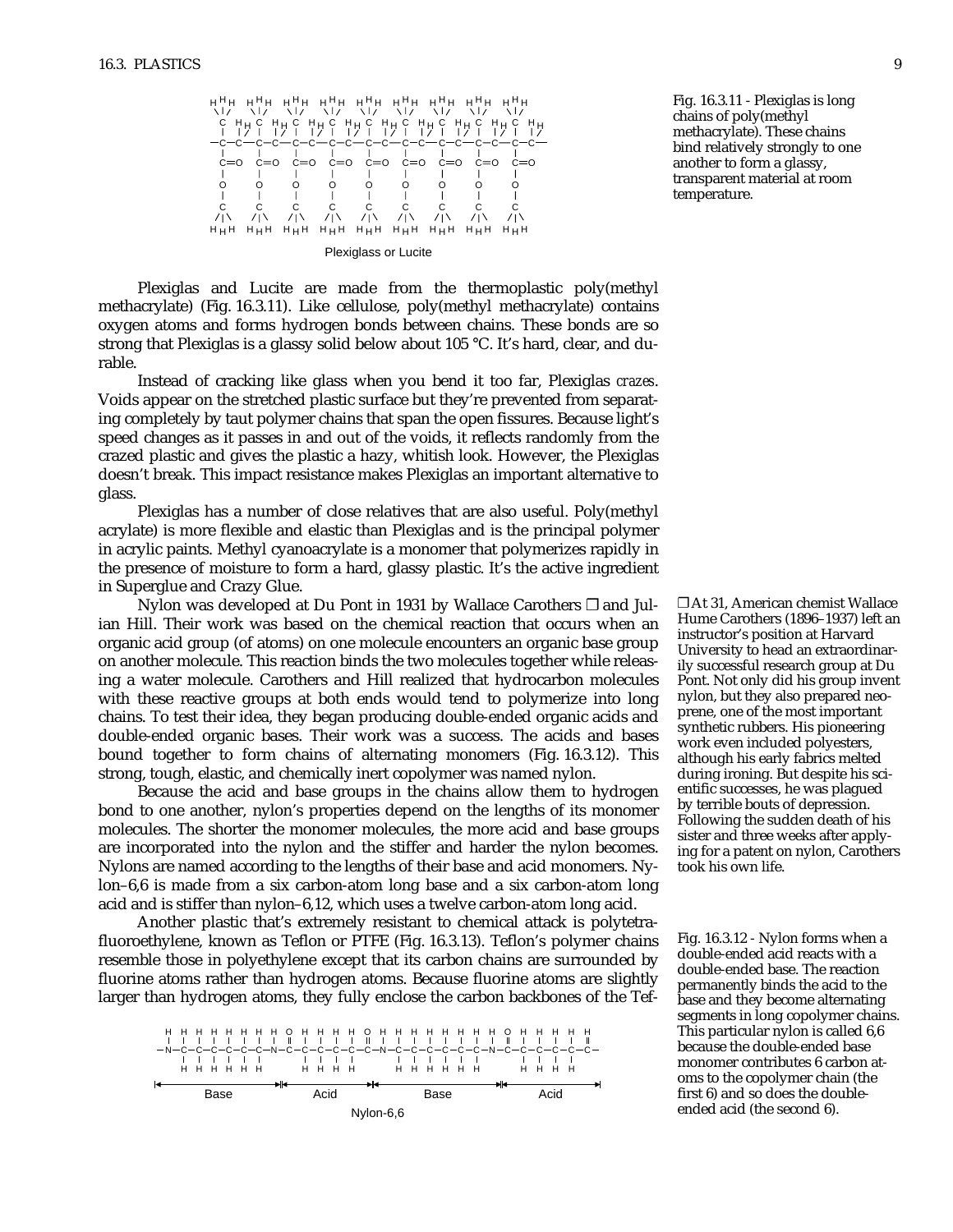Fig. 16.3.13 - Polytetrafluoroethylene or Teflon is composed of enormous carbon chains, completely surrounded by fluorine atoms (F). The fluorine atoms make Teflon harder and even more resistant to chemical attack than its hydrogenbased relative, polyethylene.



Polytetrafluoroethylene or Teflon

lon polymer chains. With its chains sheathed in fluorine atoms, Teflon is one of the most chemically inert materials in existence. It's also slippery and makes an excellent nonstick surface for cookware and laboratory equipment.

Unfortunately, Teflon pulls apart easily unless its molecules are at least 100,000 carbon atoms long. This length makes reptation so slow that Teflon is almost incapable of flowing. Even at its melting temperature of 330 °C, Teflon is so viscous that it appears solid. That's why Teflon objects are formed by filling a mold with powdered Teflon and heating it until it fuses together.

#### **CHECK YOUR UNDERSTANDING #5: Hard to Get Hold Of**

Why is Teflon more resistant to chemical attack than nylon?

## **Liquid Crystal Polymers: Kevlar**

Not all polymers form tangles of random coils, even at high temperatures. Some polymers are stiff, rod-like molecules that line up with one another, even as they reptate forward and backward. As liquids, these polymers are liquid crystals and as solids, they are remarkably strong fibrous materials.

One of these liquid crystal polymers is poly(*p*-phenylene terephthalamide), also called PPD-T or Kevlar. This copolymer resembles nylon except that nylon's hydrocarbon chains are replaced by aromatic rings (Fig. 16.3.14). Because these rings don't bend, the copolymer chains are rigid and straight.

At room temperature, the molecules of Kevlar form long, uniform crystals that give it an enormous tensile strength. Because the molecules are already straight, they don't have to uncoil or disentangle themselves when the Kevlar is subjected to tensile stress along the direction of the chains. Instead, they all oppose the stress together. To break a Kevlar fiber, you must break all of its molecules at once. Because Kevlar and other liquid crystal polymers stretch very little and are extremely hard to break, they are used in bulletproof vests, sails, parachutes, and ropes, and as reinforment in ultrahigh-strength composites.

Even ordinary polymers can be strengthened by straightening their polymer chains, a step that often occurs when a fiber is spun. Spinning is done by squirting a liquid out of a fine nozzle and allowing it to solidify. Some polymers, such as nylon, are spun from hot liquids and solidify by cooling. Others, such as acrylics, are spun from solutions and solidify as the solvent dries. Still others, such as rayon, are spun from a solution that reacts with a chemical outside the spinneret to produce the final polymer fiber. In each case, the synthetic fiber is drawn out of the nozzle under tension. This tension stretches the fiber along its length and unwinds many of its polymer chains. When the fiber solidifies, it retains this modified structure and is stronger as a result.



Fig. 16.3.14 - Kevlar resembles nylon, except that the flexible hydrocarbon chains of nylon are replaced by rigid aromatic rings. Each chain is stiff and straight, so the polymer forms a liquid crystal at high temperatures. When liquid Kevlar cools and solidifies, it becomes a fibrous material with extraordinary tensile strength.